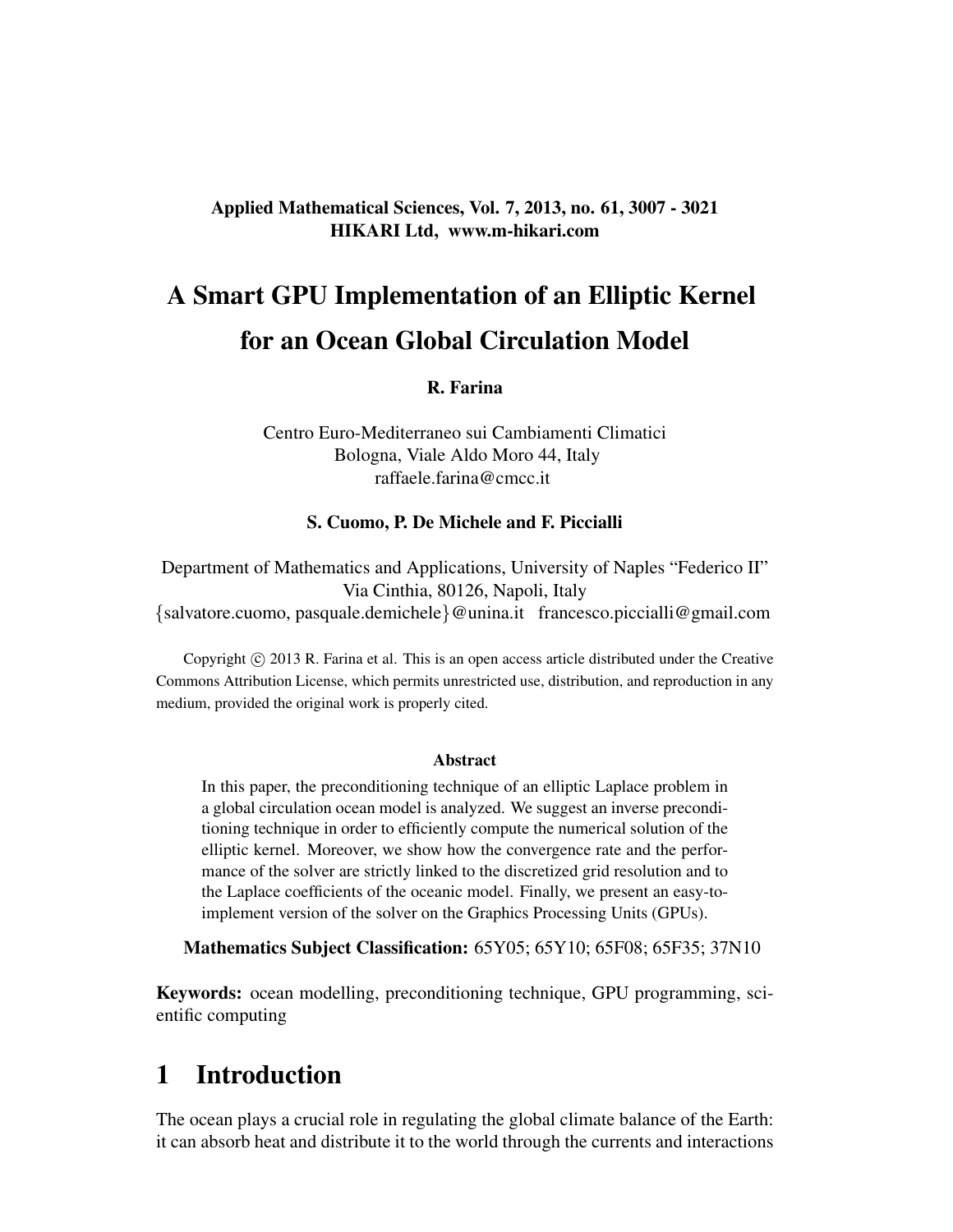with the atmosphere. In recent years, ocean numerical models have became enough realistic as a result of many improved methods, fast computing and global data sets. The rapidly advancing field of numerical ocean circulation modelling is supported by several models and methods as NEMO, Hops, MOM, POP, et al. (see [12] for a nice review). However, several of these numerical models are not yet optimized in terms of ad-hoc preconditioning techniques and smart code implementations. In all these frameworks the numerical kernel is represented by the discretization of the Navier-Stokes equations [13] on a three dimensional grid and by the computation of the evolution time of each variable for each grid point. The high resolution computational grid requires efficient preconditioning techniques for improving the accuracy in the computed solution and parallelization strategies for overcoming to the huge amount of computational demand.

In this paper, for NEMO-OPA ocean model [15], a state of the art modelling framework in the oceanographic research, we propose a preconditioning technique based on inverse formulation [4]. The preconditioning is often a bottleneck in solving linear systems efficiently and it is well established that a suitable preconditioner increases significantly the performance of an application.

The NEMO-OPA elliptic sea-surface equation is originally solved by means of the diagonal Preconditioned Conjugate Gradient (PCG). Here, we prove that, in most cases, it works in a inefficiently and inaccurately way. Moreover, we implement the solver on a Graphics Processor Unit (GPU) and adopt the Scientific Computing libraries, in order to efficiently compute the linear algebra operations. GPUs are massively parallel architectures that require a deep understanding of the underlying computing architecture and programming on these devices involves a massive rethinking of existing CPU based applications [17]. In this paper, we present an easyto-implement version of the elliptic solver, by using the Compute Unified Device Architecture (CUDA) framework [16]. We develop a code by using CUDA based supported libraries CUBLAS [7] and CUSPARSE [10] for the sparse linear algebra and the graph computations. The library GPU based approach allows a quick code development times and an easy to use GPUs implementations that can fruitfully speed up the expensive numerical kernel of an oceanographic simulator.

The paper is set out as follows. In section 2 we briefly review the mathematical model: elliptic equations that are at the heart of the model. In section 3, the preconditioned conjugate gradient method, used to invert the elliptic equations, are described. In section 4, we outline an implementation strategy for solving the elliptic solver by using standard libraries and, moreover, in section 5 we discuss the mapping of our algorithm onto a massively parallel machine. Finally, the conclusions are drawn.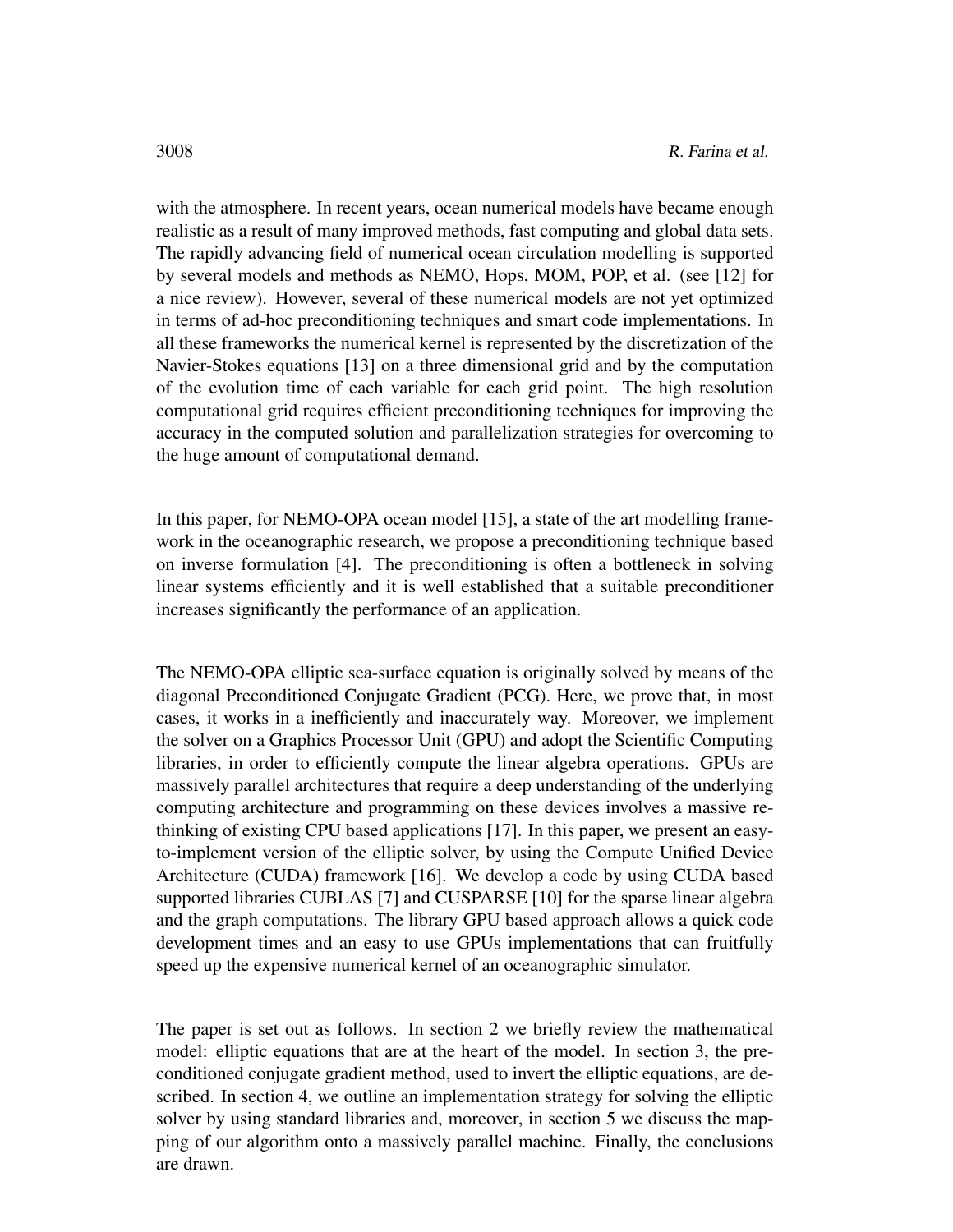### 2 The mathematical model

Building and running ocean models able to simulate the world of global circulation with great realism require many scientific skills. In modelling the general ocean circulation it is necessary to solve problems of elliptic nature. Often, solving this kind of problems becomes difficult [12]. In particular, the elliptic solvers have a low convergence rate due to several problem dependent topics, i.e. complex geometry and topography, space-time scales variability. Moreover, the elliptic solver implementations do not fit properly onto parallel and scientific computing systems [11, 19, 20]. In the NEMO-OPA numerical code the primitive equations are discretized within sea-surface hypothesis [18] and the model is characterized by the three-dimensional distribution of currents, potential temperature, salinity, pressure and density [13]. The numerical method NEMO-OPA is grounded on discretizing of the primitive equation - by using of finite differences on a three dimensional grid - and computing the time evolution to each variable "ocean" at each grid point for the entire globe [1]. A sketch of the NEMO-OPA computational model (Figure 1) shows the complex dynamic processes that mimic the ocean circulation model, composed by steps that are many time simulated.



Figure 1: NEMO-OPA model.

The kernel algorithm (highlighted with pink color, step 1) solves the sea-surface height equation η. The elliptic kernel is discretized by the following semi-discrete equations

$$
\eta^{n+1} = \eta^{n-1} - 2\Delta t D^n \tag{1}
$$

$$
2\Delta t g T_c \Delta_h D^{n+1} = D^{n+1} - D^{n-1} + 2\Delta t g \Delta_h \eta^n \tag{2}
$$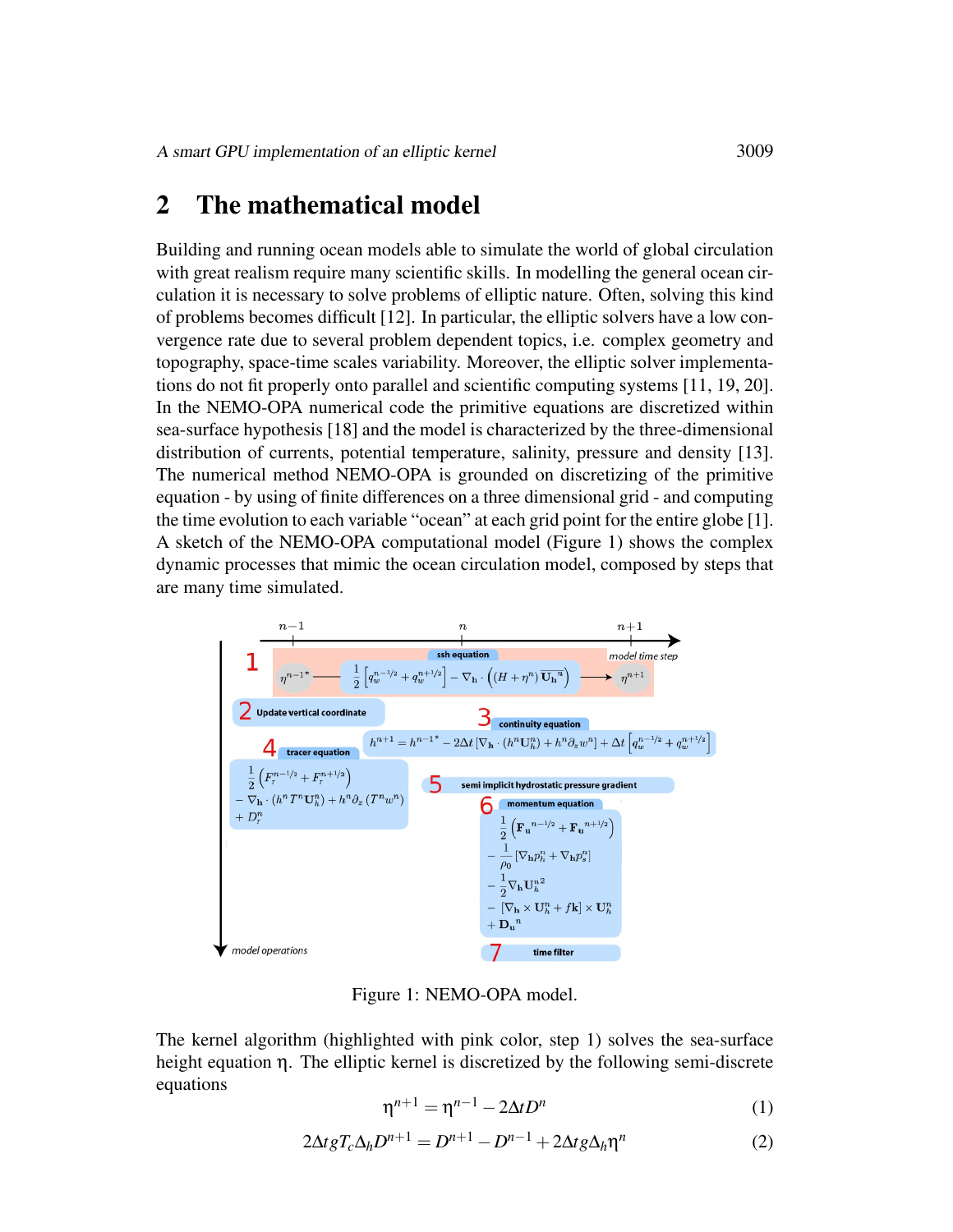3010 R. Farina et al.

$$
\Delta_h = \nabla \left[ (H + \eta^n) \nabla \right] \tag{3}
$$

where  $\eta^n$  (with  $n \in \mathbb{N}$ ), which describes the shape of the air-sea interface, is the sea-surface height at the *n*-th step of the model,  $D^n$  is the centered difference approximation of the first time derivative of η, ∆*t* is the time stepping, *g* is the gravity constant,  $T_c$  is a physical parameter,  $\Delta_h$  is the horizontal Laplacian operator and *H* is the depth of the ocean bottom [15]. Whereas the domain of the ocean models is the Earth sphere (or part of it), the model uses the geographical coordinates system  $(\lambda, \phi, r)$ . In this system, a position is defined by the latitude  $\phi$ , the longitude  $λ$  and the distance from the center of the earth  $r = a + z(k)$ , where *a* is the Earth's radius and *z* the altitude above a reference sea level. The local deformation of the curvilinear geographical coordinate system is given by *e*1,*e*<sup>2</sup> and *e*3:

$$
e_1 = r\cos\phi, \quad e_2 = r, \quad e_3 = 1.
$$
 (4)

The Laplacian Operator in spherical coordinates  $\Delta_h D^{n+1}$  in (2) becomes

$$
\Delta_h D^{n+1} = \frac{1}{e_1 e_2} \left[ \frac{\partial}{\partial i} \left( \alpha(\phi) \frac{\partial D^{n+1}}{\partial i} \right) + \frac{\partial}{\partial j} \left( \beta(\phi) \frac{\partial D^{n+1}}{\partial i} \right) \right]
$$
(5)

where:

$$
\alpha(\phi) = (H + \eta^{n})e_2/e_1 \qquad \beta(\phi) = (H + \eta^{n})e_1/e_2 \qquad (6)
$$

For the functions  $\alpha(\phi)$  in and  $\beta(\phi)$  in (6), we have the following relations:

$$
\lim_{\phi \to \pm \frac{\pi}{2}} \alpha(\phi) = +\infty \quad \wedge \quad \lim_{\phi \to \pm \frac{\pi}{2}} \beta(\phi) = 0 \tag{7}
$$

From (7), if we choose  $M, \varepsilon \in \mathbb{R}$  with  $M >> \varepsilon$ , then exists an interval  $\left[\frac{\pi}{2} - \delta, \frac{\pi}{2}\right]$  $\frac{\pi}{2}$  or  $\left[-\frac{\pi}{2}\right]$  $\frac{\pi}{2}$ ,  $-\frac{\pi}{2} + \delta$ , such that the following inequality holds:

$$
\alpha(\phi) > M >> \varepsilon > \beta(\phi) \tag{8}
$$

In physical terms, in the proximity of the geographical poles,  $(\lambda, \pm \phi/2, r)$ , there are several orders of magnitude between the functions  $\alpha(\phi)$  and  $\beta(\phi)$ . The result (8) will significantly influence the rate of convergence in the iterative solver.

## 3 Inverse preconditioning techniques

Let us now consider the elliptic NEMO model [15] defined by the coefficients

$$
C_{i,j}^{NS} = 2\Delta t^2 H(i,j)e_1(i,j)/e_2(i,j)
$$
  
\n
$$
C_{i,j}^{EW} = 2\Delta t^2 H(i,j)e_2(i,j)/e_1(i,j)
$$
  
\n
$$
b_{i,j} = \delta_i(e_2M_u) - \delta_j(e_1M_v)
$$
\n(9)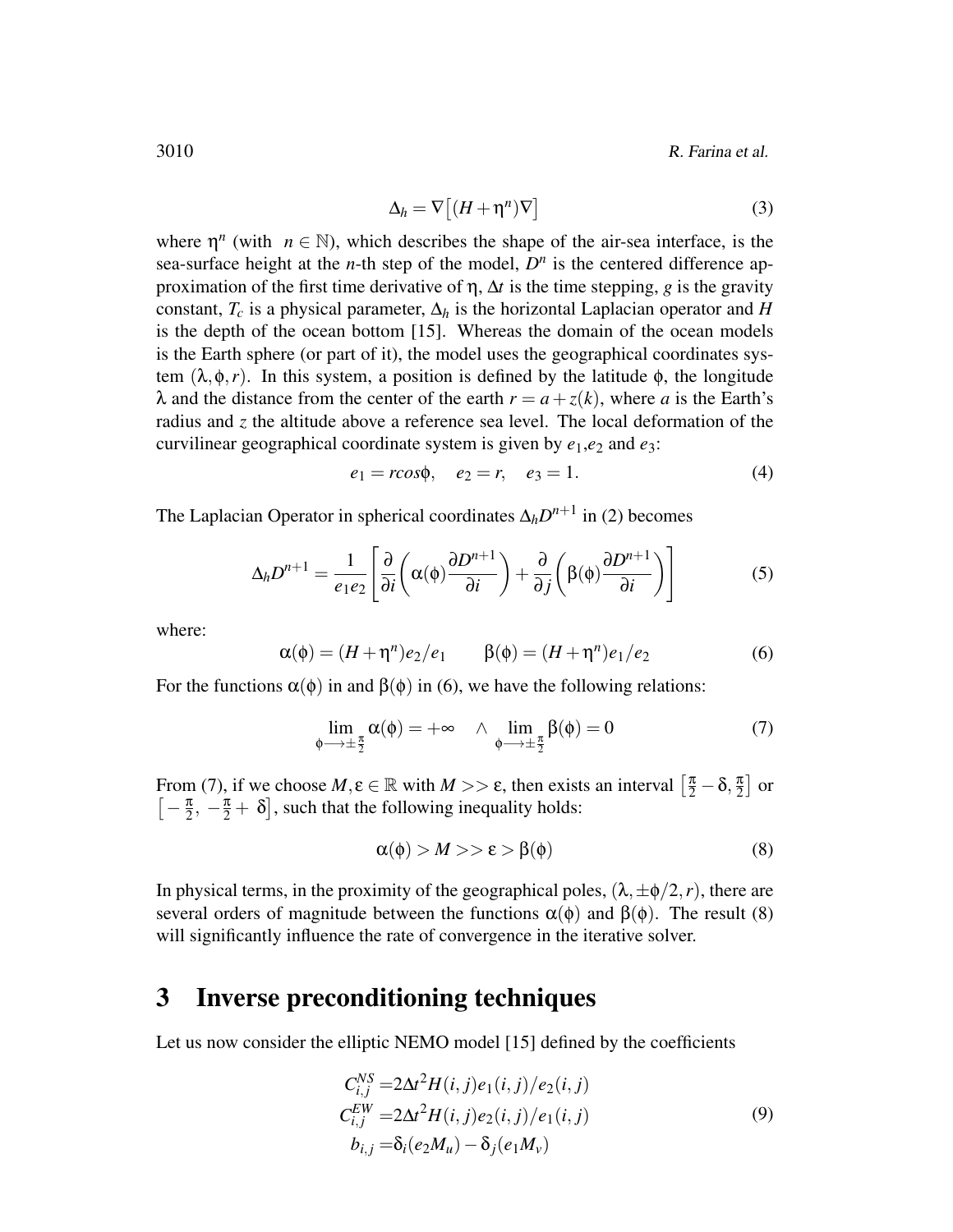where  $\delta_i$  and  $\delta_j$  are the discrete derivative operators along the axes **i** and **j**. The discretization of the equation (2) by means of a five-point finite difference method gives:

$$
C_{i,j}^{NS}D_{i-1,j} + C_{i,j}^{EW}D_{i,j-1} - (C_{i+1,j}^{NS} + C_{i,j+1}^{EW} + C_{i,j}^{NS} +
$$
  
+ 
$$
C_{i,j}^{EW}D_{i,j} + C_{i,j+1}^{EW}D_{i,j+1} + C_{i+1,j}^{NS}D_{i+1,j} = b_{i,j}
$$
 (10)

where the equation (10) is a symmetric system of linear equations. All the elements of the sparse matrix A vanish except those of five diagonals. With the natural ordering of the grid points (i.e. from west to east and from south to north), the structure of  $A$  is a block-tridiagonal with tridiagonal or diagonal blocks. The matrix  $A$  is a positive-definite symmetric matrix with  $n = jpi \times jpi$  is size, where *jpi* and *jpj* are respectively the horizontal dimensions of the grid discretization of the domain.

The Conjugate Gradient Method is a very efficient iterative method for solving the linear system (10) and it provides the exact solution in a number of iterations equal to the size of the matrix. The convergence rate is faster as the matrix is closer to the identity one. By spectral point of view a convergence relation between the solution of the linear system and its approximation  $x_m$  is given by

$$
\|\mathbf{x} - \mathbf{x}_{m}\|_{A} < 2\left(\frac{\sqrt{\mu_{2}(A)} - 1}{\sqrt{\mu_{2}(A)} + 1}\right)^{m-1} \|\mathbf{x} - \mathbf{x}_{0}\|_{A}.\tag{11}
$$

In (11),  $\mu_2(A) = \lambda_{max}/\lambda_{min}$ , where  $\lambda_{max}$  and  $\lambda_{min}$  are, respectively, the greatest and the lowest eigenvalue of A, and  $\|\cdot\|_A$  is the A-norm. The preconditioning framework is to introduce a matrix M, that is an approximation of A easier to invert, and to solve the equivalent linear system

$$
\mathbf{M}^{-1}\mathbf{A}\mathbf{x} = \mathbf{M}^{-1}\mathbf{b}.\tag{12}
$$

The ocean global model NEMO-OPA uses the diagonal preconditioner, where M is chosen to the diagonal of A. Let us introduce the cardinal coefficients

$$
\alpha_{i,j}^{E} = C_{i,j+1}^{EW} / d_{i,j} \qquad \alpha_{i,j}^{W} = C_{i,j}^{EW} / d_{i,j}
$$
 (13)

$$
\beta_{i,j}^{S} = C_{i,j}^{NS}/d_{i,j} \qquad \beta_{i,j}^{N} = C_{i+1,j}^{NS}/d_{i,j} \qquad (14)
$$

where  $d_{i,j} = (C_{i+1,j}^{NS} + C_{i,j+1}^{EW} + C_{i,j}^{NS} + C_{i,j}^{EW})$  represents the diagonal of the matrix **A**. The (10), using the diagonal preconditioner, can be written as

$$
-\beta_{i,j}^{S}D_{i-1,j} - \alpha_{i,j}^{W}D_{i,j-1} + D_{i,j} - \alpha_{i,j}^{E}D_{i,j+1} - \beta_{i,j}^{N}D_{i+1,j} = \bar{b}_{i,j}
$$
(15)

with  $\bar{b}_{i,j} = -b_{i,j}/d_{i,j}$ . Starting from the observations (7) and (8) we proof that the diagonal preconditioner does not work very well in some critical physical situations involving curvilinear spherical coordinates.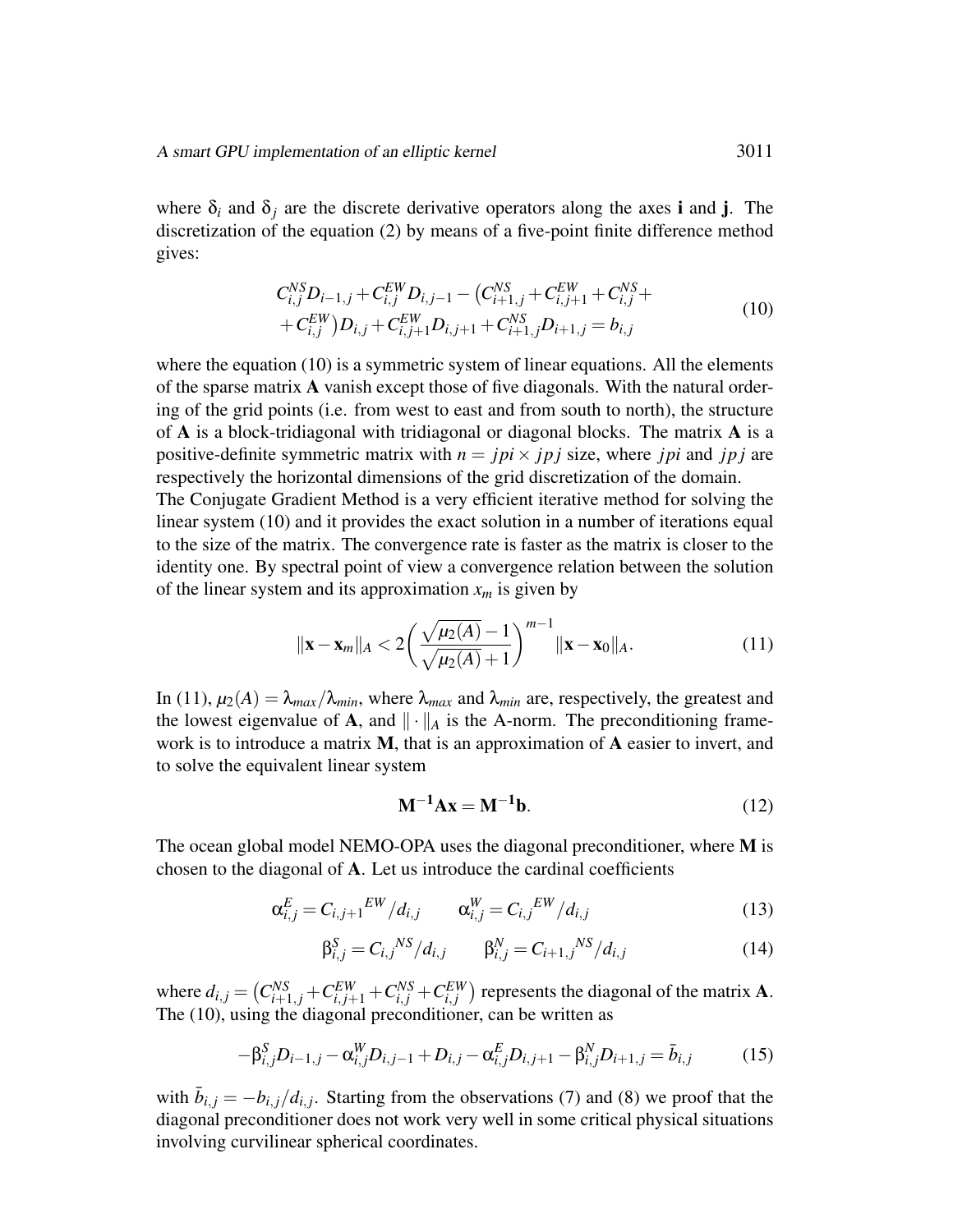**Proposition 3.1** *In the geographical coordinate, if*  $\phi \rightarrow +\frac{\pi}{2}$ 2 − *,* ∆λ → 0*,* ∆φ → 0 *then the conditioning number*  $\mu(\mathbf{M}^{-1}\mathbf{A})$  *goes to*  $+\infty$ *.* 

**Proof.** In the geographical coordinate, i.e. when  $(i, j) \rightarrow (\lambda, \phi)$  and  $(e_1, e_2) \rightarrow (r \cos \phi, r)$ , for  $\phi \rightarrow +\frac{\pi}{2}$  $\alpha^W$  and  $\alpha^E$  in (13) go to −1/2 while  $\beta^W$ and  $\beta^s$  in (14) go to 0. Hence, the eigenvalues of the limit of matrix  $M^{-1}A$  are

$$
\lambda_k = 1 + \cos\left(\frac{k\pi}{n+1}\right) \quad k = 1, ..., n \tag{16}
$$

then the condition number  $\mu_2(M^{-1}A) = \lambda_{max}/\lambda_{min} \approx n^2/2$  (by using the series expansion of cos  $x = 1 - x^2/2 + o(x^2)$ ). Moreover, for  $\Delta \lambda \to 0$  and  $\Delta \phi \to 0$ , the size *n* of the matrix **A** goes to  $+\infty$ , hence we obtain the thesis.

By the Proposition (3.1), for *n* large and  $\phi \rightarrow \pm \pi/2$ , it is preferable to adopt more suitable preconditioning techniques or a strategy based on the local change of the coordinates at poles. In this paper we propose an approximate sparse inverse preconditioning techniques [4] for the linear system (10). The problem is how to build a preconditoner that preserves the sparse structure. We introduce a Factored Sparse Approximate Inverse (FSAI) preconditioner  $P = \tilde{Z} \tilde{Z}^t$  [5, 3], computed by means of a conjugate-orthogonalization procedure. Specifically, we propose an "ad hoc" method for computing an incomplete factorization of the inverse of the matrix **T** ⊂ A, obtained by A taking only the elements  $a_{i,j}$  such that  $|j - i|$  ≤ 1. The factorized sparse approximate inverse of  $T$  is used as explicit preconditioner for (10). In the following, we give several remarks for the sparsity pattern selection S of our inverse preconditioner P.

Proposition 3.2 *If* T *is a tridiagonal, symmetric and diagonally dominant matrix, with diagonal elements all positive*  $t_{k,k} > 0$ ,  $k = 1,...,n$ , then the Cholesky's factor U *of the matrix* T *is again diagonally dominant.*

**Proof.** Since  $T$  is a tridiagonal matrix, then  $U$  is a bidiagonal matrix. Using the inductive method we proof that U is diagonally dominant matrix. For  $k = 1$  is trivially, indeed by hypothesis we know that  $|a_{1,1}| > |a_{1,2}| \iff |u_{1,1}^2| > |u_{1,1}u_{1,2}|$ , then we obtain  $|u_{1,1}| > |u_{1,2}|$ . Moreover, placed the thesis true for  $k - 1$  i.e.  $|u_{k-1,k-1}| > |u_{k-1,k}|$  then, by the following inequalities,

$$
|a_{k,k}| > |a_{k,k-1}| + |a_{k,k+1}| \Longleftrightarrow |u_{k-1,k}^2 + u_{k,k}^2| > |u_{k-1,k}u_{k-1,k-1}| +
$$
  
+|u\_{k,k}u\_{k,k+1}| > u\_{k-1,k}^2 + |u\_{k,k}u\_{k,k+1}| \t(17)

and subtracting the inequality (17) for  $u_{k-1,k}^2$ , the thesis also holds for *k*. ■

This result allows to prove the following proposition: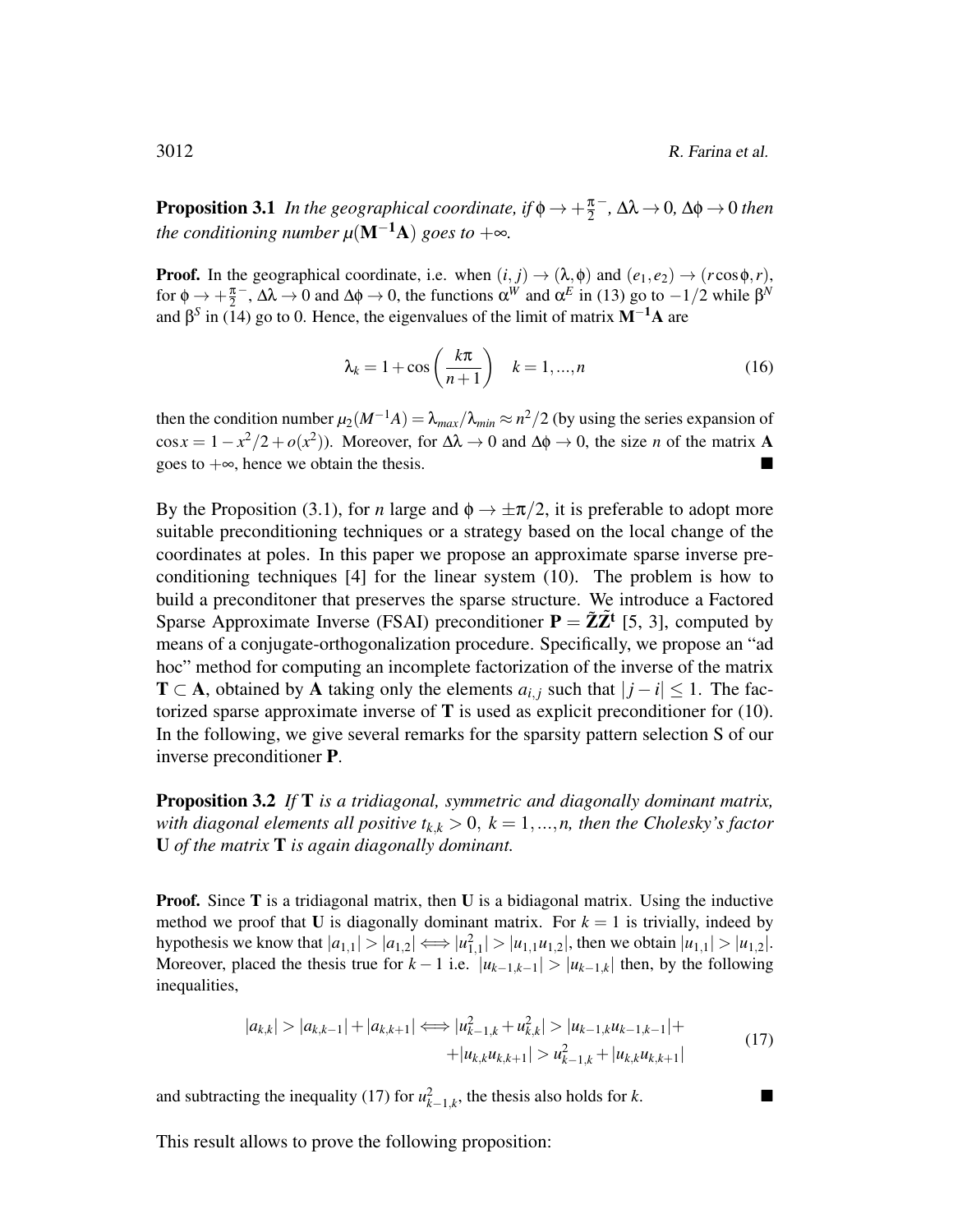A smart GPU implementation of an elliptic kernel 3013

Proposition 3.3 *The inverse matrix* Z *of a bidiagonal and diagonally dominant matrix* **U** has column vectors  $z_k$ ,  $k = 1,...n$  such that, starting from diagonal element  $z_{k,k}$ *, they contain a finite sequence*  $\{z_{k-i,k}\}_{i=0,\dots,k-1}$  *strictly decreasing.* 

Proof. Applying a backward substitution procedure for solving the system of equations  $Uz_k = e_k$ , we get:

$$
z_{k-i,k} = \begin{cases} \frac{1}{u_{k,k}} & \text{if } i = 0\\ \frac{(-1)^i}{u_{k,k}} \cdot \prod_{r=1}^i \left(\frac{u_{k-r,k-r+1}}{u_{k-r,k-r}}\right) & \text{if } 0 < i \leq k-1 \end{cases} \tag{18}
$$

By means of the preposition (3.2) we obtain that  $z_{k-i,k} > z_{k-i-1,k}$  with  $0 < i \leq k-1$  and hence the thesis is proved.

The previous propositions (3.2) and (3.3) enable to select a sparsity pattern S by meand of the scheme in Algorithm 1.

Algorithm 1 Sparsity pattern selection.

Step 1. Consider the symmetric, diagonally dominant and triangular matrix T, obtained by A taking only the elements  $a_{i,j}$  such that  $|j - i| \leq 1$ .

**Step 2.** Since  $T = U^T U$  is a diagonally dominant matrix, its Cholesky factor U is diagonally dominant (Proposition (3.2)).

**Step 3.** U is a bidiagonal and diagonally dominant matrix.  $\mathbf{Z} = \mathbf{U}^{-1}$  has columns vector  $z_k$ ,  $k = 1,...,n$  such that  $z_{k-i,k} > z_{k-i-1,k}$  with  $0 < i \leq k-1$  (Proposition (3.3)).

**Step 4.** Fixed an upper bandwidth q, the entries  $z_{i,j}$  with  $j > i + q$  of Z are considered negligible.

**Step 5.** The preconditioner  $P = \tilde{Z}\tilde{Z}^t$  is built as:

$$
\tilde{z}_{i,j} = \begin{cases} z_{i,j} & \text{if } j \leq i + q \\ 0 & \text{if } j > i + q \end{cases} \tag{19}
$$

Step 6. The sparse factor  $\tilde{Z}$  is computed by *T*-orthogonalization procedure posing the sparsity pattern S= $\{(i, j) / j > i + q\}.$ 

T is a diagonally dominant matrix, then the incomplete inverse factorization of T exists for any choice of the sparsity pattern S on  $Z$  [5]. From a computational point of view, the *T*-orthogonalization procedure with the sparsity pattern S is based on matrix-vector operations with computational cost of  $5(q+1)$  floating point operations. Moreover, for each column vector  $\tilde{\mathbf{z}}_k$  of  $\tilde{\mathbf{Z}}$  we work only on its  $q+1$ components  $\tilde{z}_k[k-q], \tilde{z}_k[k-q+1], \ldots, \tilde{z}_k[k]$  with consequently global complexity of  $5q(q+1)O(n)$ . We observe that in this work we do not justify the choice of the best preconditioning technique among the many possible ones. The inverse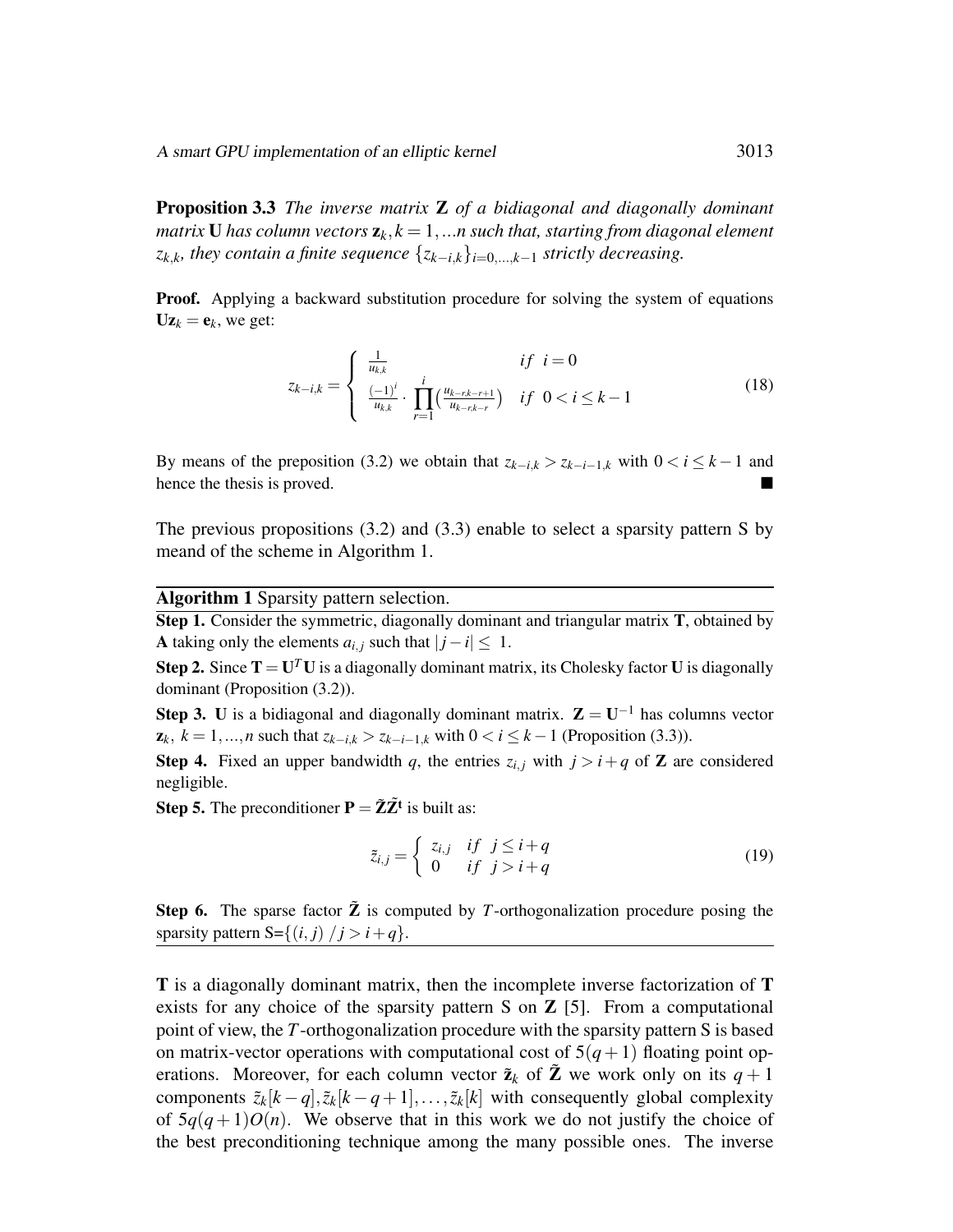preconditioning techniques are interesting due to the fact that their application involves only sparse matrix-vector products, which can be executed very efficiently on emergent multicore- and GPU-based architectures.

#### 4 Library based GPU implementation

In this section we show that, by means of a GPU CUDA library based approach, it is possible to develop scalable and optimized numerical solvers for free. The matrices A,  $\tilde{Z}$  and  $Z^T$  are stored with the special storage format Compressed Sparse Row (CSR), since this format is compatible with the NEMO-OPA software. The FSAI is performed in serial on the CPU and its building requires a negligible time on total execution of the elliptic solver. We show the implementation of the Algorithm 2 outlines on the GPUs [2, 9, 8]. In details, our solver is implemented by means

Algorithm 2 FSAI-PCG solver

1:  $k = 0$ ;  $\mathbf{x}_0 = D_{i,j}^0 = 2D_{i,j}^{t-1}$ , the initial guess; 2:  $r_0 = b - Ax_0;$ 3:  $\mathbf{s}_0 = \tilde{\mathbf{Z}} \tilde{\mathbf{Z}}^{\mathsf{t}} \mathbf{r}_0$ , with  $\mathbf{P} = \tilde{\mathbf{Z}} \tilde{\mathbf{Z}}^{\mathsf{t}}$  the FSAI preconditioner; 4:  $$ 5: while  $(||{\bf r}_k||/||{\bf b}|| > ε$  *.and*.  $k \le n)$  do 6:  $\mathbf{q}_k = \mathbf{A}\mathbf{d}_k; \quad \alpha_k = (\mathbf{s}_k, \mathbf{r}_k)/(\mathbf{d}_k, \mathbf{q}_k);$ 7:  $\mathbf{x}_{k+1} = \mathbf{x}_k + \alpha_k \mathbf{d}_k; \quad \mathbf{r}_{k+1} = \mathbf{r}_k - \alpha_k \mathbf{q}_k; \quad \mathbf{s}_{k+1} = \tilde{\mathbf{Z}} \tilde{\mathbf{Z}}^{\mathbf{t}} \mathbf{r}_{k+1};$ 8:  $\beta_k = (s_{k+1}, r_{k+1})/(s_k, r_k); \quad d_{k+1} = r_{k+1} + \beta_k d_k;$ 9:  $k = k + 1$ ; 10: end while

of the CUDA language with the auxiliary linear algebra libraries CUBLAS, for the "dot product" (xDOT), "combined scalar multiplication plus vector addition" the (xAXPY), the "euclidean norm" (xNRM2) and the "vector by a constant scaling" (xSCAL) operations, and CUSPARSE for the sparse matrix-vector operations in the PCG solver. The linear algebra scientific libraries are extremely helpful to easily implement a software on the GPU architecture. In the following, we show how to implement the Algorithm 2 outlines by using library features. In order to use the CUBLAS library it is necessary to inizialize it by means of the cublasInit() function and execute the following statements for the initialization, creation and setup of a matrix descriptor:

```
cusparseHandle t handle=0; cusparseCreate(&handle);
cusparseMatDescr_t descra=0; cusparseCreateMatDescr(&descra);
cusparseSetMatType(descra, CUSPARSE_MATRIX_TYPE_GENERAL);
cusparseSetMatIndexBase(descra, CUSPARSE INDEX BASE ZERO);
```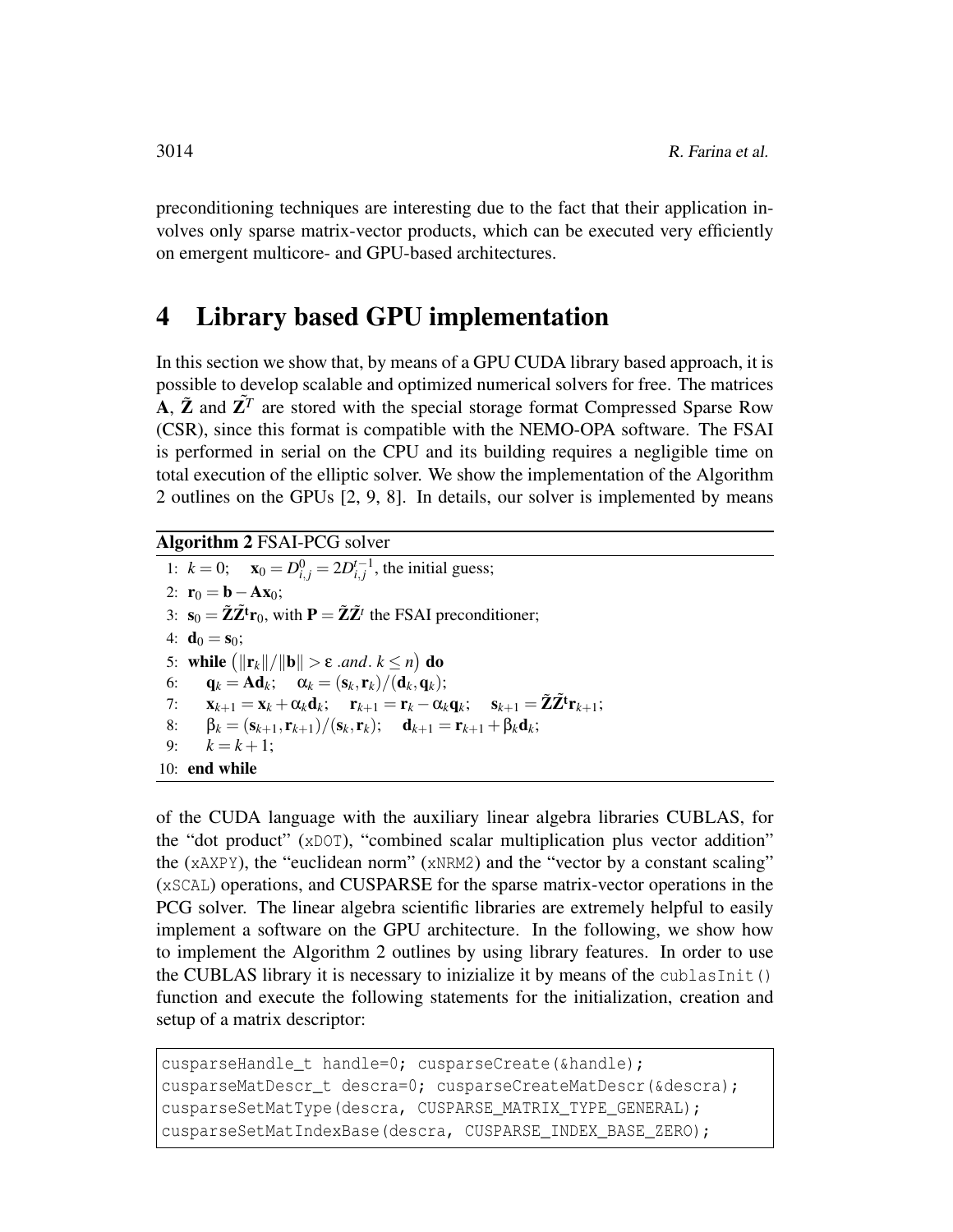The libraries utilization avoids to configure the grid of the thread blocks and it allows to write codes in a very fast way. For example, at line 6 of the Algorithm 2, the computation of  $q_k = Ad_k$  is required, and this operation can be made simply by calling the CUSPARSE routine cusparseScsrmv(), that performs the operation  $q = aA d + b q$  as follows:

```
cusparseScsrmv(handle, CUSPARSE_OPERATION_NON_TRANSPOSE, n, n,
                a, descra, A, start, j, d, b, q);
```
In our context, A, j and start represent the symmetric positive-definite matrix A, stored in the CSR format. More precisely, the vector A denotes the non-zero elements of the matrix  $A$ ,  $\dot{\theta}$  is the vector that stores the column indexes of the nonzero elements, the vector start denotes, for each row of the matrix, the address of the first non-zero element and n represents the row and columns number of the square matrix A. The constants *a* and *b* are assigned to 1.0 and 0.0 respectively. Moreover, it happens that at line 6 of the Algorithm 2, the computation of  $(s_k, r_k)$  is performed by means the CUBLAS routine for the dot product:

alfa\_num = cublasSdot(n, s, INCREMENT\_S, r, INCREMENT\_R);

The constants INCREMENT\_S and INCREMENT\_R are both assigned to 1. Last operation of line 6 in Algorithm 2, is the  $\mathbf{x}_{k+1} = \mathbf{x}_k + \alpha_k \mathbf{d}_k$  for updating the solution and it is implemented by calling the CUBLAS routine for the saxpy operation:

cublasSaxpy(n, alfa, d, INCREMENT\_D, x, INCREMENT\_X);

The constants INCREMENT D and INCREMENT X are both assigned to 1. In addition, the computation of  $s_{k+1} = \tilde{Z} \tilde{Z}^{\dagger} r_{k+1}$  at line 7 is the preconditioning step of the linear system (10) and it is computed by means of two matrix-vector operations:

```
cusparseScsrmv(handle, CUSPARSE_OPERATION_NON_TRANSPOSE, n, n,
                a, descra, Z_t, startZ_t, j_Z_t, r, b, zt);
cusparseScsrmv(handle, CUSPARSE OPERATION NON TRANSPOSE, n, n,
               a, descra, Z_t, startZ, j_Z, zt, b, z);
```
In details, in the first call of cusparseScsrmv(),  $zt = Z<sup>t</sup>r<sub>k+1</sub>$  and  $s<sub>k+1</sub> = \tilde{Z}zt$  are computed. We have outlined just few of computational operations because the other will be performed in the same way. The parameters handle, descra and CUSPARSE OPERATION NON TRANSPOSE are discussed in the NVIDIA report [10] in more details. In summary, we highlight that using standard libraries, designed for the GPU architecture, it is possible to optimize the computational oceanographic simulation model.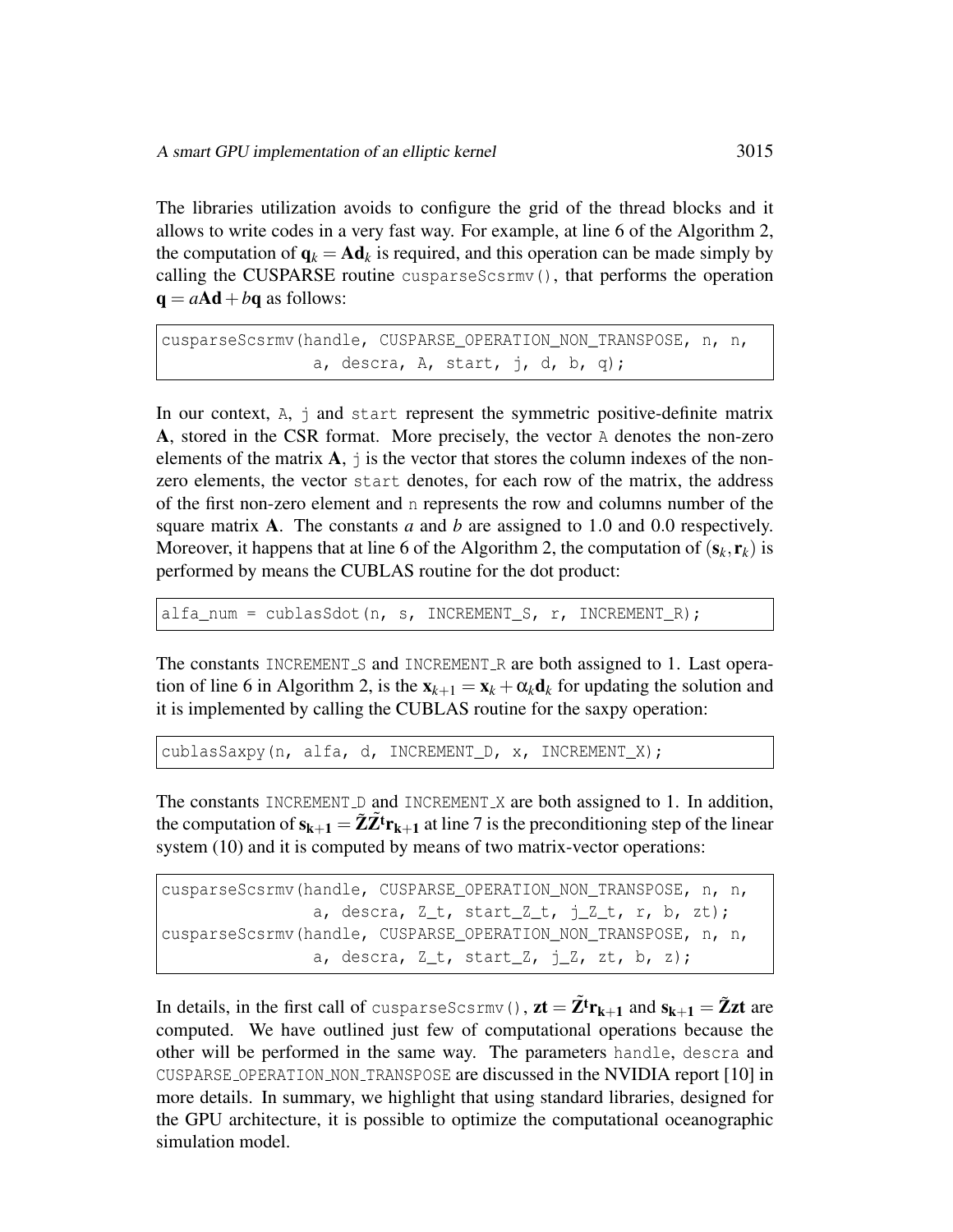#### 5 Numerical experiments

In this section we focus on the important numerical issues of our elliptic solver implemented with GPU architecture in single precision. The solver is tested on three grid size resolutions of the NEMO-OPA ocean model (Table 1). In the Table 2, we compare the performance in terms of PCG iterations of the proposed inverse bandwidth preconditioner **P** respect to  $\mathbf{P}^{-1}$ , that is the diagonal NEMO-OPA preconditioner. We fix an accuracy of  $\varepsilon = 10^{-6}$  on the relative residue  $r = ||Ax - b||/||b||$ on the linear system solution. The experiments are carried out in the case of wellconditioned A matrix, corresponding to the geographical case of  $\phi \approx 0$  and in the case of ill-conditioned A with  $\phi \approx \pi/2$ . We can observe as in the worst case with *n* large and **A** ill-conditioned the PCG with  $P^{-1}$  has a very slow convergence with a huge number of iterations to reach the fixed accuracy. The experiments, reported in Table 2, highlight the poor performance of the  $P^{-1}$  for solving the Laplace elliptic problem (10) within NEMO-OPA. In the following, we show the performance in terms of PCG iterations of P respect to the Bridson Class preconditioners, that believe to CUSP library. In details, let us consider the  $P_{B1}$  and  $P_{B2}$  Bridson's preconditioners, obtained by means of the *A*-orthogonalization method. The first one is given by posing a (fixed) drop tolerance and discarding the elements below the fixed tolerance [6]; in the second one is predetermined the number of non-zeros elements on each its row [14].

| Matrix Name | Size               | Matrix non-zeros elements |  |
|-------------|--------------------|---------------------------|--|
| ORCA-2      | $180 \times 149$   | 133800                    |  |
| ORCA-05     | $751 \times 510$   | 1837528                   |  |
| $ORCA-025$  | $1442 \times 1021$ | 7359366                   |  |

Table 1: NEMO-OPA grid resolutions.

The required accuracy on the solution is fixed to  $\varepsilon = 10^{-6}$  on the relative residue. In Figure 2 (on the left) we report the PCG iterations of **P**,  $P_{B1}$  and  $P_{B2}$  in the case of the matrix **A** well-conditioned ( $\phi \approx 0$ ). In Figure 2 (on the right) we present the case of the ill-conditioned ( $\phi \approx \pi/2$ ) matrix **A**. The numerical results show how the number of the solver iteration **P** is comparable to  $P_{B1}$  and  $P_{B2}$  when the dimensions of the problem are small or middle. Furthermore, it is strongly indicated to use  $P$  with

| <b>A</b> Dimension $\mathbf{P}(\phi \approx 0)$ |      | $\mathbf{P}^{-1}(\phi \approx 0)$ | ${\bf P}(\phi \approx \frac{\pi}{2})$ | $ \mathbf{P}^{-1}$ ( $\phi \approx \frac{\pi}{2}$ ) |
|-------------------------------------------------|------|-----------------------------------|---------------------------------------|-----------------------------------------------------|
| ORCA-2                                          | 271  | 460                               | 8725                                  | 26820                                               |
| ORCA-05                                         | 1128 | 1593                              | 22447                                 | 86280                                               |
| $ORCA-025$                                      | 2458 | 3066                              | 28513                                 | 139742                                              |

Table 2: Comparison between **P** and  $P^{-1}$  in terms of Number of Iterations of the PCG in the case A is well-conditioned ( $\phi \approx 0$ ) and A ill-conditioned ( $\phi \approx \pi/2$ ), varying the problem dimensions.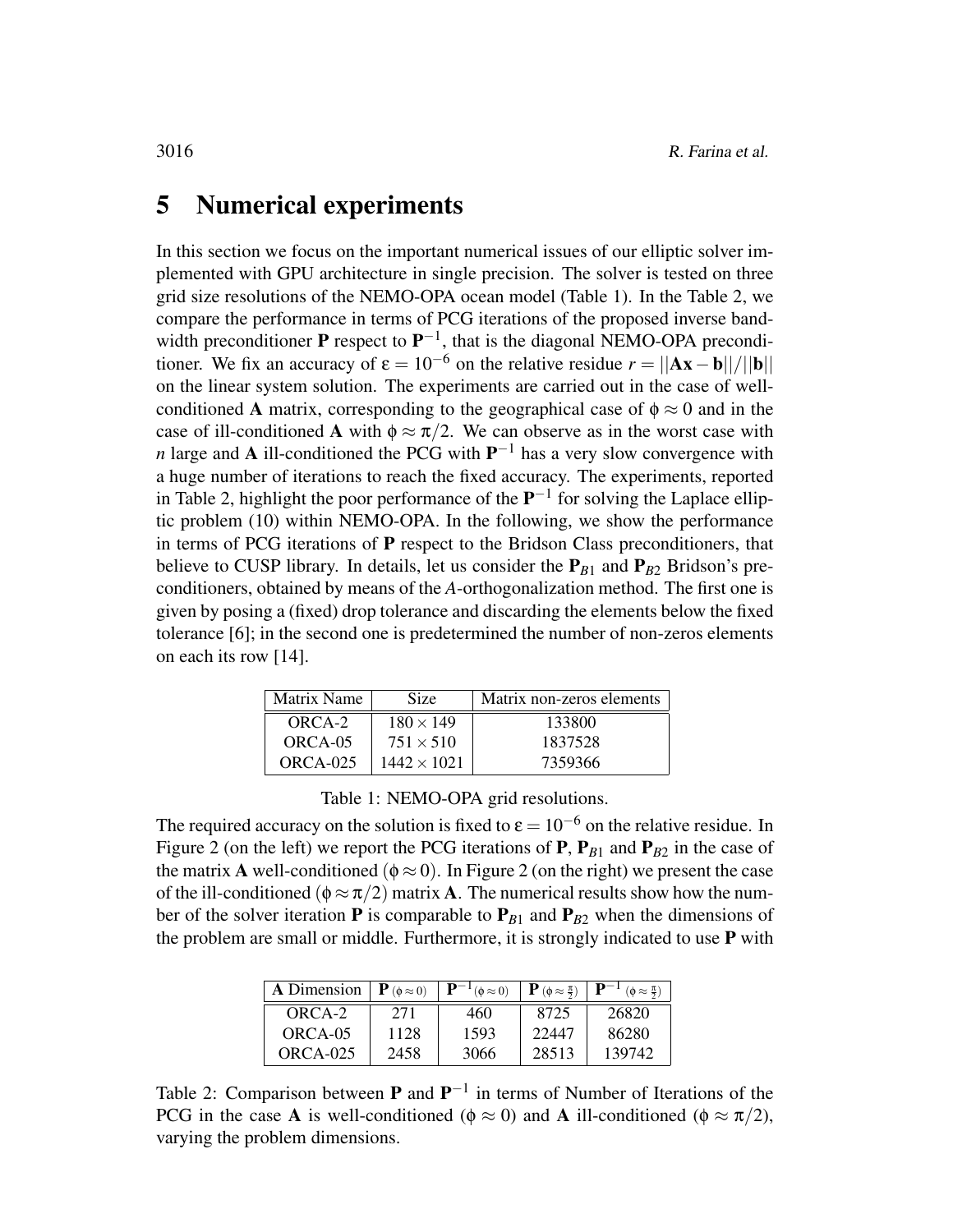

Figure 2: Comparison between **P**,  $P_{B1}$  and  $P_{B2}$  in terms of Number of Iterations of the PCG (*y*−axis) when A is well-conditioned (left) and ill-conditioned (right), varying the problem dimensions (*x*−axis).



Figure 3: PCG iterations. P is the proposed preconditioner, P<sub>-</sub>d is  $P^{-1}$ , P<sub>-</sub>B1 P<sub>-</sub>B<sub>2</sub> are  $P_{B1}$ and  $P_{B2}$ 

a huge problem dimension. We have tested  $P, P^{-1}, P_{B1}$  and  $P_{B2}$  on the sparse matrix NOS6 of the Market Matrix database (http://math.nist.gov/MatrixMarket) by setting the required accuracy on the computed solution to  $\varepsilon = 10^{-6}$  and the band q of the preconditioner to 4. This sparse matrix is obtained in the Lanczos algorithm with partial re-orthogonalization Finite difference approximation to Poisson's equation in an L-shaped region, mixed boundary conditions. The figure 3 shows as P achieves the best performance in terms of iterations. Finally, we have tested the elliptic solver implementation on GPU architecture. The numerical experiments are carried out on an "NVIDIA TESLA S2050" card, based on the "FERMI GPU". The "TESLA S2050" consists of 4 GPGPUs, each of which with 3GB of RAM memory and 448 processing cores working at 1.15 GHz. All runs are given on 1 GPU device. We have adopted CUDA release 3.2, provided by NVIDIA as a GPGPU environment and the numerical code is implemented by using the single precision arithmetic. As described in the previous sections, by using scientific computing library it is not necessary manually setting up the blocks and grid configuration on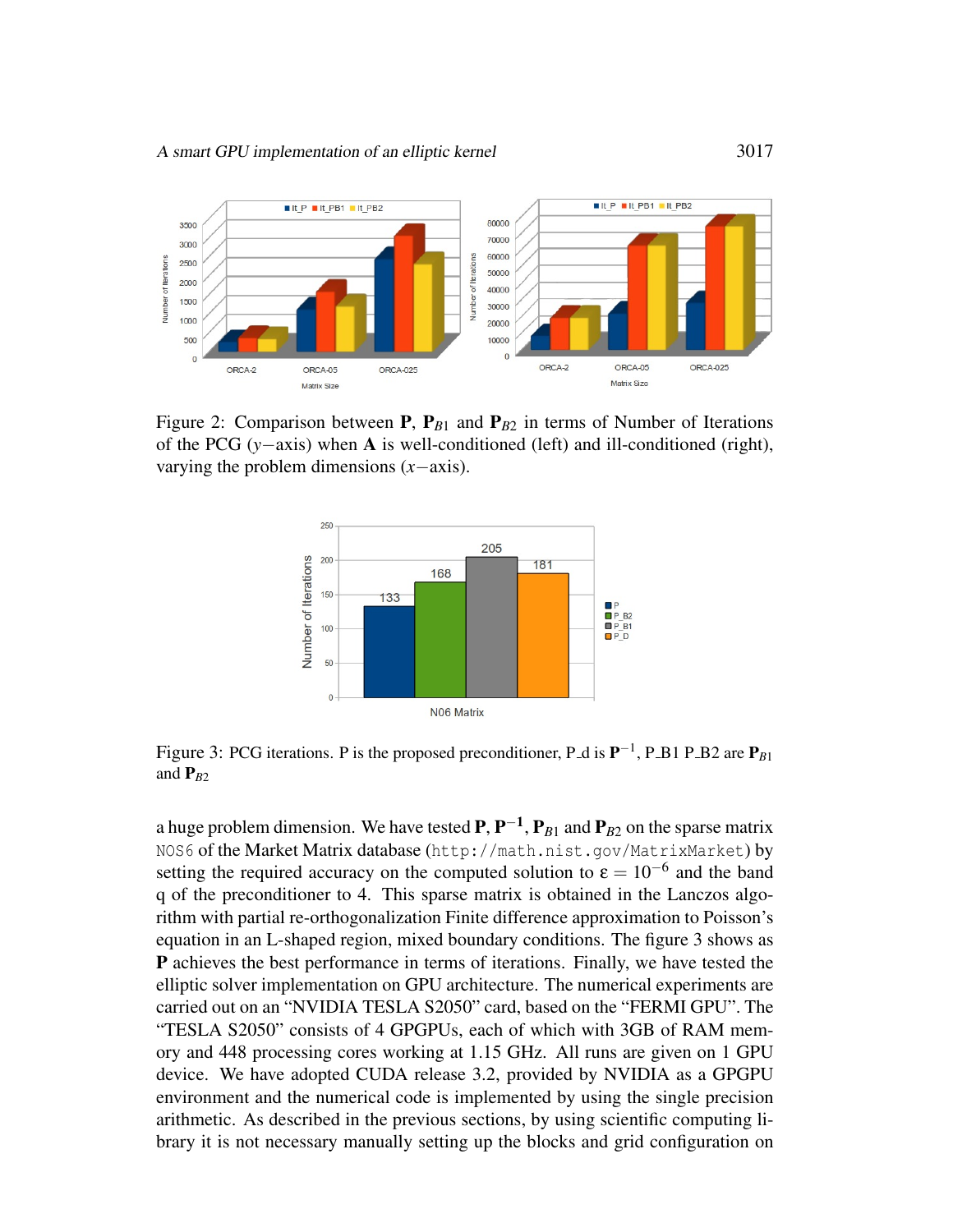the device memory. The number of blocks required to store the elliptic solver input data (in CSR format) do not have to exceed the maximum sizes of each dimension of a GPU grid device. Schematic results of GPU memory utilization for ocean model resolutions are presented in the Table 3. Observe that, in our numerical experiments, we do not fill the memory of the TESLA GPU and the simulations run also on cheaper or older boards, as for example the Quadro 4700FX. Generally, it is possible to grow the grid dimensions of the ocean model according to the memory capacity of the available GPU. The elliptic solver requires a large amount of Sparse-Matrix Vector (cusparseCsrmv()) multiplications, vector reductions and other vector operation to be performed. CPU version is implemented in ANSI C executed in serial on a 2.4GHz "Intel Xeon E5620" CPU, with 12MB of cache memory. Serial and GPU versions are in single precision. In Table 3 we report the execution times and speed-up of the CPU and GPU implementation of the solver on several matrix configuration sizes. We observe the well speed-up values incresing the size of the problem from ORCA-2 to ORCA-025 due to utilization of GPU implementation and optimized numerical libraries. Moreover, we tested the

| Matrix Name | Non-zeros Elem. | Mem. GPU. | <b>CPU</b> | GPU     | Speed-up |
|-------------|-----------------|-----------|------------|---------|----------|
| ORCA-2      | 133800          | 4MB       | 61.5       | 37.03   | 1.6      |
| ORCA-05     | 1837528         | 37MB      | 4521.29    | 240.11  | 18.8     |
| $ORCA-025$  | 7359366         | 135MB     | 57898.59   | 1090.53 | 53.1     |

Table 3: Matrix memory occupancy and execution times (in seconds) on the CPU and GPU and speed-up, varying the size of the problem from ORCA-2 to ORCA-025.

performance of the solver in terms of Floating Point Operations (FLOPs). The performance of the numerical experiments (reported in the Figure 4) are given in the case of *A* ill-conditioned matrix ( $\phi \approx \pi/2$ ). We count an average of the iterations of solver and the complexity of all linear algebra operations involved in both serial and parallel implementations. The "GPU solver" (blue) and "CPU solver" (orange) curves represent the GFLOPS of the solver, respectively, for the CPU and GPU versions. The main recalled computational kernels in the solver are the Sparse-Matrix Vector. In Figure 4 we highlight the improvement in terms of GFLOPs speed-up by replacing gemv() with cusparseCsrmv() function. These results prove that, increasing the model grid resolution, it is possible to exploit the computational power of the GPUs. In details, the GPU solver implementation in the ORCA-025 configuration has a peak performance of 87 GFLOPS respect to 1,43 GFLOPS of the CPU version.

### 6 Conclusions

In the ocean modelling, the elliptic Laplace equations represent critical computational points since the convergence of the numerical solvers to a solution, within a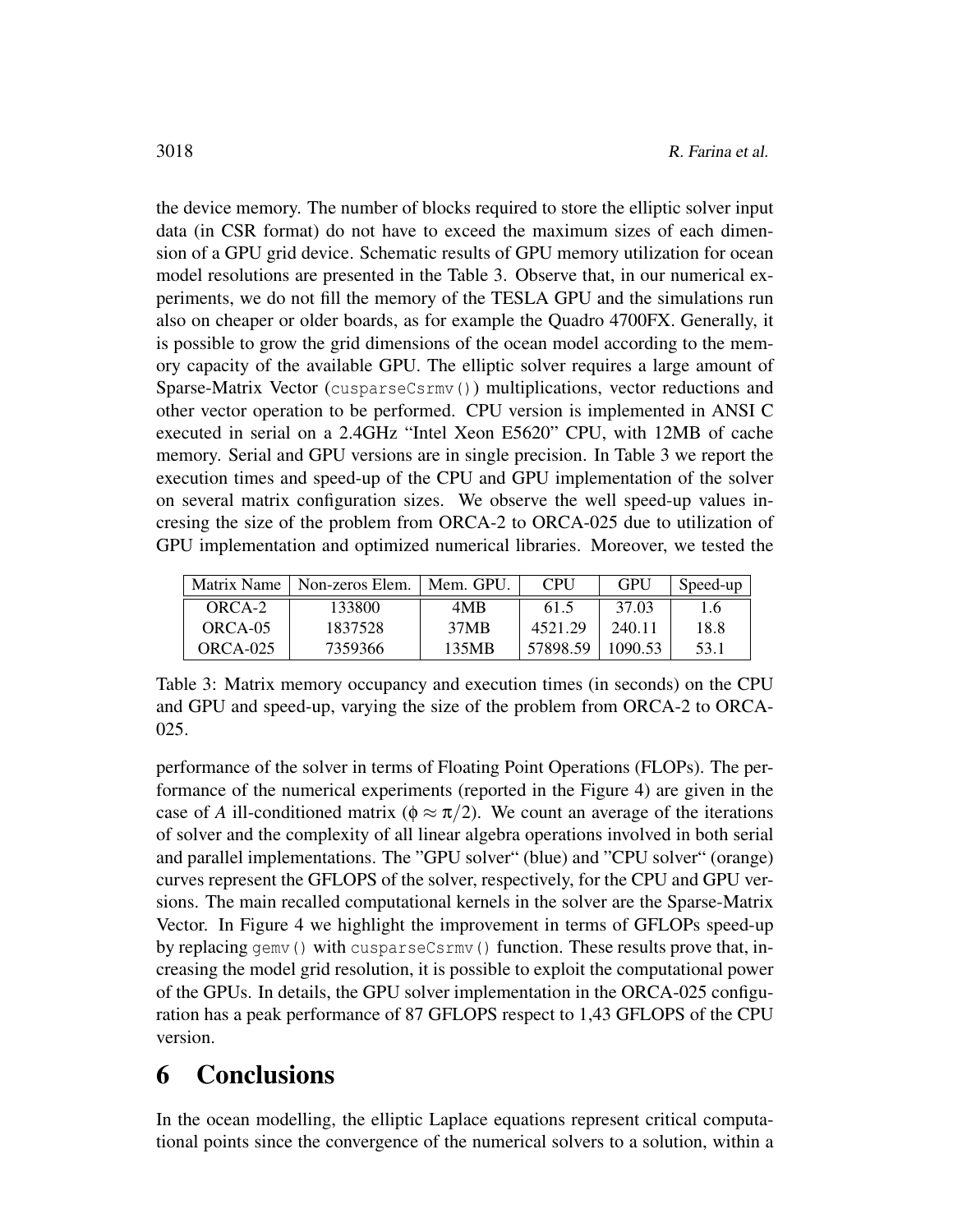

Figure 4: Left: Sparse-Matrix Vector multiplications speed-up. Right: CPU and GPU comparison of the solver in terms of GFLOPS.

reasonable number of iterations, it is not always guaranteed. In our case, this happens to the preconditioning technique of the NEMO-OPA ocean model, for which we prove to be inefficient and inaccurate. In this paper, we propose a new inverse preconditioner that shows better results respect to the NEMO-OPA diagonal one and to others of the Bridson class. Moreover, we show a parallel approach of the elliptic solver on GPU, by means of the scientific computing libraries. The library based implementation of the computing codes allows to optimize oceanic framework reducing the simulation times and to develop computational solvers easy-toimplement.

Acknowledgment. The research leading to these results has received funding from the Italian Ministry of Education, University and Research and the Italian Ministry of Environment, Land and Sea under the GEMINA project.

### **References**

- [1] A. Arakawa and F. Mesinger, *Numerical Methods used in Atmospheric Models*, Garp Publication Series NO 17, Paris, France, 1976.
- [2] N. Bell and M. Garland, *Efficient sparse matrix-vector multiplication on cuda*, Technical report, NVIDIA Corporation NVR-2008-004, 2008
- [3] M. Benzi, *An explicit preconditioner for the conjugate gradient method*, Proceedings of the Cornelius Lanczos International Centenary Conference, Philadelphia USA, 1994.
- [4] M. Benzi, *Preconditioning techniques for large linear systems: A survey*, J Comput Phys 182: 417–477, 2002.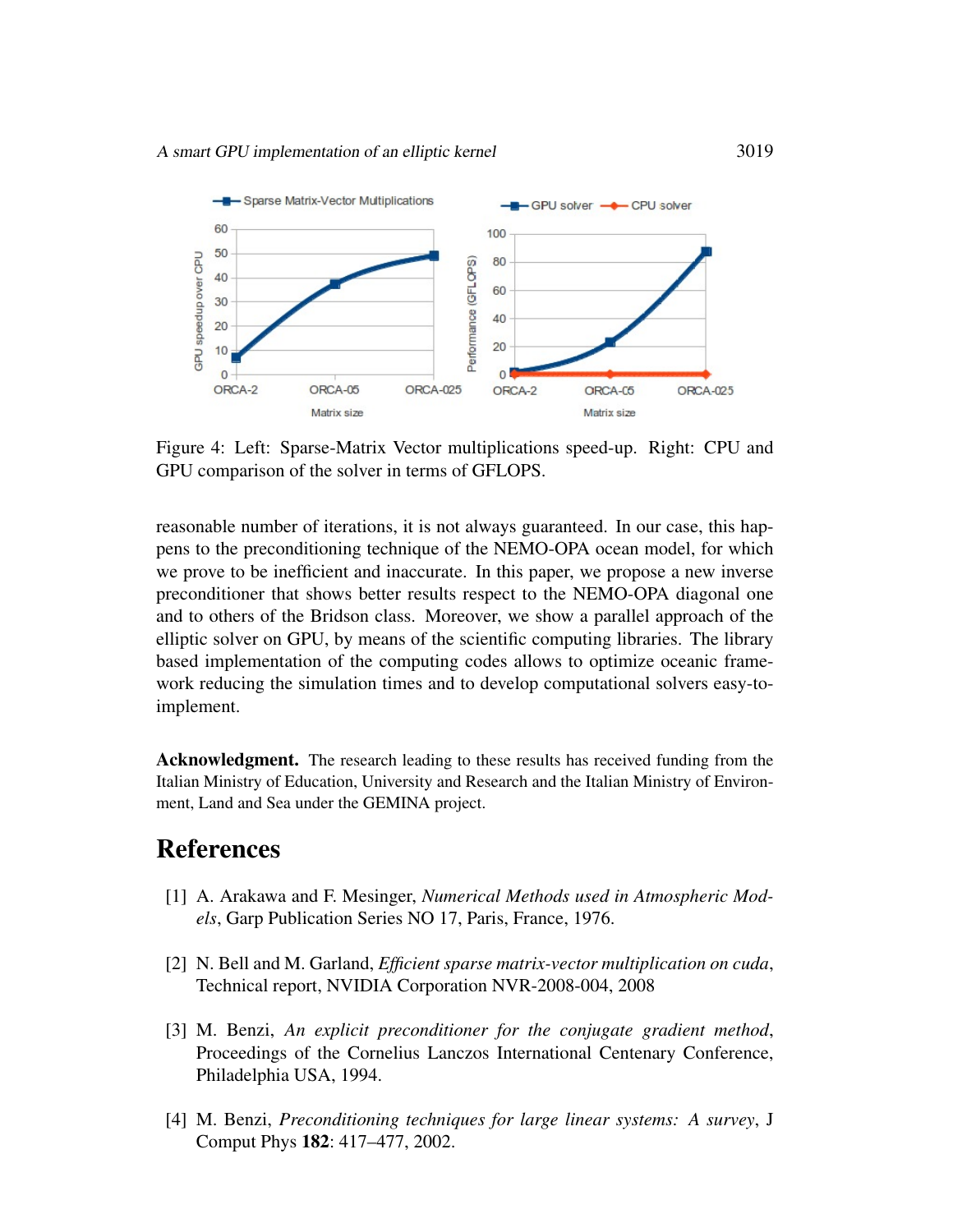- [5] M. Benzi, C. D. Meyer and M. Tuma, *A sparse approximate inverse preconditioner for the conjugate gradient method*, SIAM J. Sci. Comput 17: 1135– 1149, 1996.
- [6] R. Bridson and W. Tang, *Refining an approximate inverse*, J. Comput. Appl. Math. 22, 2000.
- [7] CUBLAS Library, Technical report, NVIDIA. http://developer. download.nvidia.com, 2007.
- [8] S. Cuomo, P. De Michele and R. Farina, *An inverse preconditioner for a free surface ocean circulation model*, AIP Conference Proceedings, pp. 356-362, Vol. 1493, 2012.
- [9] S. Cuomo, P. De Michele and R. Farina, *A CUBLAS-CUDA implementation of PCG method of an ocean circulation model*, AIP Conference Proceedings, pp. 1923-1926, Vol. 1389, 2011.
- [10] *CUSPARSE Library*, Technical report, NVIDIA. http://developer. download.nvidia.com, 2012.
- [11] J. K. Dukowicz, *A reformulation and implementation of the bryan cox semtner ocean model on the connection machine*, J Atmos Ocean Tech 10: 195–208, 1993.
- [12] S. M. Griffies, C. Boning, F. O. Bryan, E. P. Chassignet, R. Gerdes, H. Hasumi, A. Hirst, A. Treguier and D. Webb, *Developments in ocean climate modelling*, International Journal of Applied Mathematics and Computer Science 2: 123– 192, 2000.
- [13] R. L. Higdon, *Numerical modeling of ocean circulation*, Acta Number 15: 385–470, 2006.
- [14] C. J. Lin and J. More, *Incomplete cholesky factorizations with limited memory*, SIAM J.Sci. Comput. 21, 2000.
- [15] G. Madec, *NEMO-OPA Ocean Engine*, Institute Pierre-Simon Laplace, Paris, France, 2012.
- [16] *NVIDIA CUDA programming guide*, Technical report, NVIDIA, 2012.
- [17] F. Piccialli, S. Cuomo and P. De Michele, *A regularized MRI image reconstruction based on Hessian penalty term on CPU/GPU systems*, International Conference on Computational Science (ICCS), 2013.